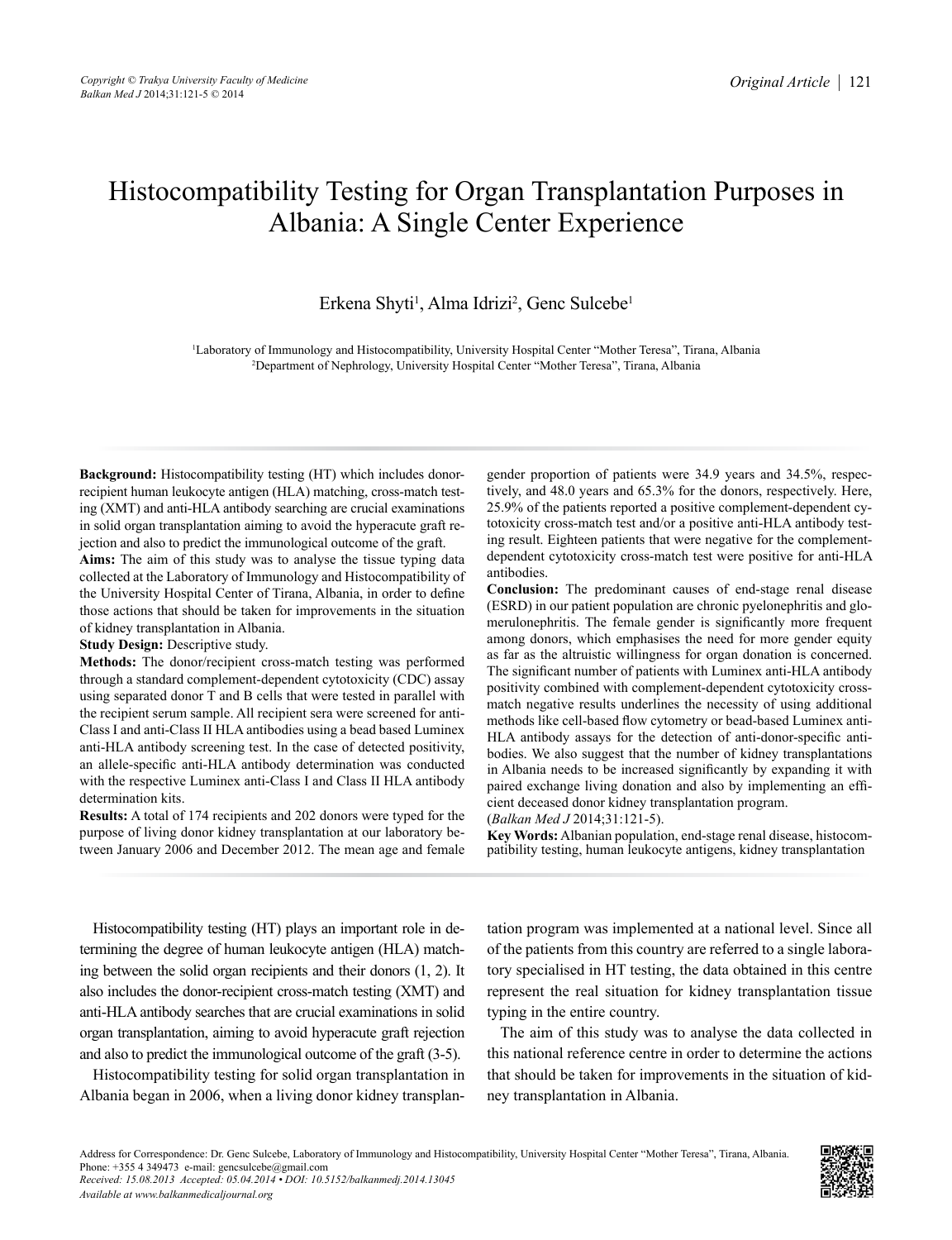#### **MATERIAL AND METHODS**

In this study we present the data corresponding to a total of 376 individuals (donors and recipients), which have been typed for the purpose of living donor kidney transplantation at the HT reference centre for Albania between January 2006 and December 2012.

The HLA-A, -B and -DRB1 allele genotyping was performed through a generic 2 digit sequence specific priming (SSP) method (Micro SSPTM DNA Typing Trays; One Lambda, Inc., Canoga Park, USA). In cases of ambiguity and for confirmation purposes, a second sequence-specific oligonucleotide (SSO) method was carried out. In this case, an SSO reverse line (INNO-LiPA; Innogenetics, Gent, Belgium) or a Luminex-based method (LIFECODES; Tepnel Lifecodes Corporation, Stamford, USA) was used.

#### **Cross-match testing**

The donor/recipient cross-match testing was performed through a standard complement-dependent cytotoxicity (CDC) assay (3). Briefly, donor lymphocytes were isolated and separated into T and B cells(FluoroBeads T and B isolation reagents, One Lambda Inc., Canoga Park, USA). The serum of the recipient was incubated with fresh donor lymphocytes in Terasaki tray wells. A complement source derived from rabbit serum (One Lambda Inc.) was then added, and after proper incubation, a cell staining solution composed of acridine orange, ethidium bromide, and quenching ink (Fluoroquench, One Lambda Inc.) was added into each tray's well. If donor-specific antibodies were present in the patient sera, they would bind to donor cells and the complement cascade would be activated, resulting in the lysis of lymphocytes. The results (as percentage of dead cells) were read using inverted fluorescence microscopy. Positive reactions were reported in the wells where the number of lysed cells is 20% or higher, and negative reactions in the wells with 0-20% cell death. Positive and negative T and B cell reacting control sera were included in each test. The negative control consisted of sera from non-transfused blood donor adult males of the AB group, whereas the positive control was comprised of pooled sera obtained from highly sensitised patients.

Because of the importance of differentiation between IgG and IgM antibodies, we used dithiothreitol (1,4-Dithio-DL-threitol; Sigma-Aldrich, St Louis, USA), a reducing agent, to inactivate IgM but not IgG in the cross-match assay (6). A positive CDC-XMT result followed by a negative result after DTT treatment was considered indicative of the presence of IgM antibodies only, whereas a positive cross-match despite DTT treatment was an indication of IgG antibody positivity.

#### **Anti-HLA antibody screening with Luminex technology**

All recipient sera were screened for anti-HLA Class I and Class II antibodies of the IgG isotypes using a Luminex bead-based solid phase immunoassay, according to the manufacturer's instructions (Tepnel Lifecodes Corporation, Stamford, CT, USA). Briefly, an aliquot of the micro-beads coated with purified Class I and/or Class II HLA antigens was allowed to incubate with a small volume of test serum sample. The sensitised beads were then washed to remove unbound antibody. An anti-human IgG antibody conjugated to phycoerythrin was then added. After further incubation, the test sample was analysed on a Life-Match fluoroanalyser using the software Luminex 100 IS v 2.3 for data acquisition and Quicktype for Lifematch as the analysis software. Negative and positive control beads and a negative control sample were used to quality control the tests. The mean fluorescence intensity (MFI) of the testing beads was compared to the MFI of the negative control beads to determine whether the testing bead was positive or negative for bound anti-HLA antibodies.

#### **Statistical analysis**

The Fischer exact test was used for testing the statistical significance of differences between categorical data. The study protocol was approved by the ethics committee of the institution and conformed to the ethical guidelines of the 1975 Helsinki declaration. Written informed consent was obtained from all of the patients and donors participating in this study.

#### **RESULTS**

## **Patients and donors**

From the 376 individuals typed for the purpose of living donor kidney transplantation during the 7 year period from 2006 to 2012, 174 (46.3%) were patients and 202 (53.7%) donors. The age of patients ranged from 6 to 64 years (mean: 34.87 years, SD: 13.51 years). Of these, 114 (65.5%) were males and 60 (34.5%) females (p<0.001).

The main aetiological diagnoses of end-stage renal disease (ESRD) of the patients, with the corresponding patient numbers in decreasing order, are shown in Table 1. The age of living donors ranged from 19 to 74 years (mean: 48.05 years, SD: 10.95 years). Of them, 70 (34.7%) were males and 132 (65.3%) females (p<0.001).

There were 161 (79.7%) related donors and 41 (20.3%) unrelated donors ( $p<0.001$ ). The detailed data concerning the related and unrelated donors are shown in Table 2.

#### **Cross-match and anti-HLA antibody testing results**

From all 174 patients tested, 45 (25.9%) had a positive CDC-XMT and/or positive Luminex anti-HLA antibody testing result. Among the 27 donor/recipient positive CDC-XMT patients, 5 (18.5%) were both T and B cell positive and also Luminex anti-HLA Class I and Class II antibody positive. The other 22 patients were only B cell positive. Out of them, 5 patients resulted Luminex anti-HLA Class I and Class II antibody positive, 6 patients were Luminex anti-HLA Class I antibody positive, 2 patients were only anti-HLA Class II antibody positive, and 9 patients showed no positivity with Luminex anti-HLA Class I and Class II antibodies. In these 9 patients, the initial CDC-XMT positivity changed to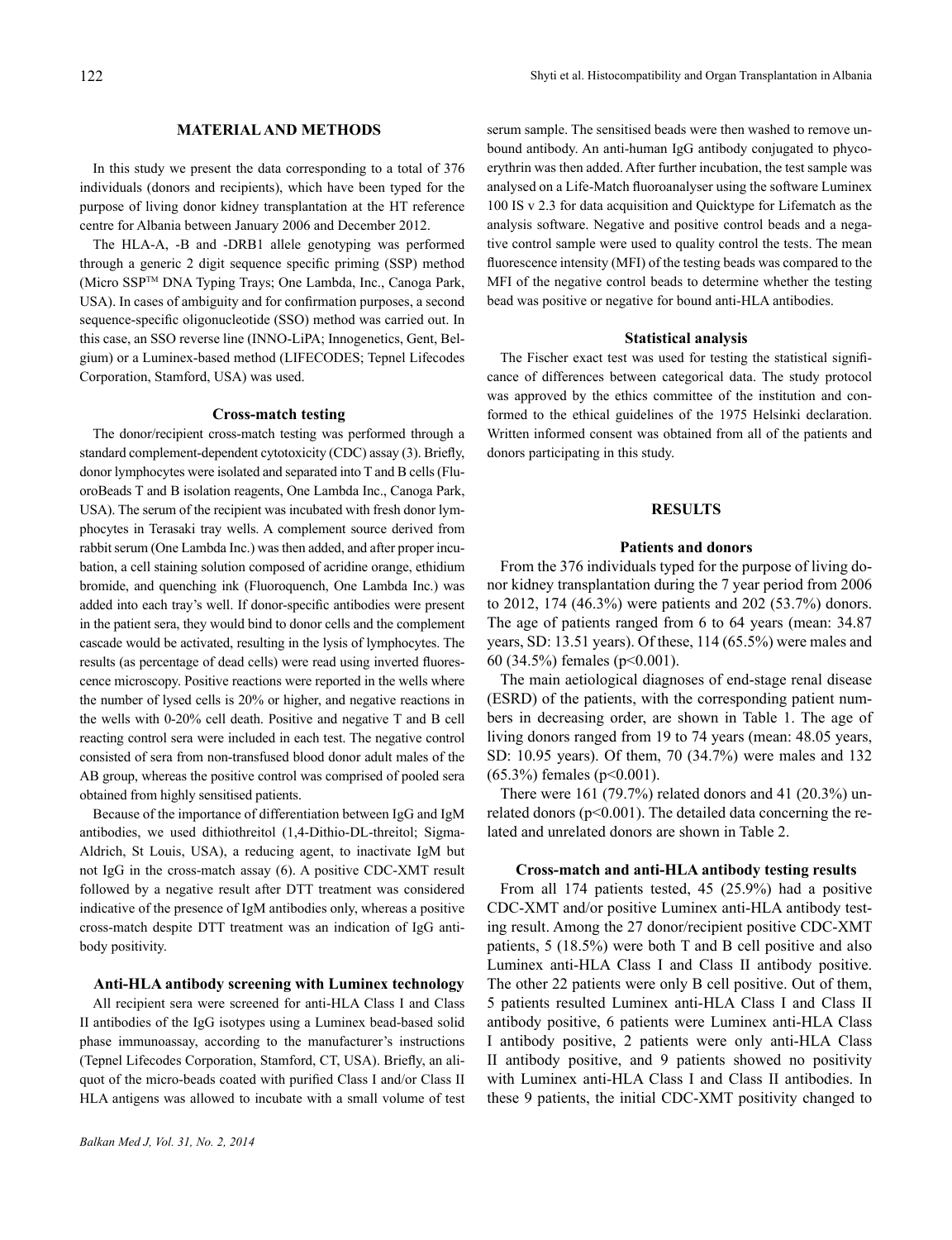**TABLE 1.** The causative diagnoses of the 174 ESRD Albanian patients studied

| <b>ESRD</b> causative diagnoses                | Number of patients<br>$(\%)$ |
|------------------------------------------------|------------------------------|
| Chronic pyelonephritis                         | 88 (50.6%)                   |
| Chronic glomerulonephritis                     | 55 (31.6%)                   |
| Polycystic kidney disease                      | $12(6.9\%)$                  |
| Reflux nephropathy                             | $10(5.7\%)$                  |
| Nephroangiosclerosis                           | $6(3.4\%)$                   |
| Diabetic nephropathy                           | $2(1.2\%)$                   |
| Congenital malformation (Lipomyelomeningocele) | $1(0.6\%)$                   |

ESRD: end-stage renal disease

**TABLE 2.** Detailed data about the related and unrelated living donors of the 174 ESRD Albanian patients studied

| Related donors $(n=161)$                                                   |              | Unrelated donors $(n=41)$                  |              |  |
|----------------------------------------------------------------------------|--------------|--------------------------------------------|--------------|--|
| Mothers                                                                    | 56 (34.8%)   | Wives                                      | $27(65.9\%)$ |  |
| Fathers                                                                    | $36(22.4\%)$ | Emotional (altruistic)<br>unrelated donors | $11(26.8\%)$ |  |
| <b>Sisters</b>                                                             | 38 (23.6%)   | Husbands                                   | $3(7.3\%)$   |  |
| Second degree<br>relatives                                                 | $17(10.5\%)$ |                                            |              |  |
| <b>Brothers</b>                                                            | $13(8.1\%)$  |                                            |              |  |
| Son                                                                        | $1(0.6\%)$   |                                            |              |  |
| $FCDD_1 \rightarrow 1 \rightarrow \cdots \rightarrow \cdots \rightarrow 1$ |              |                                            |              |  |

ESRD: end-stage renal disease

**TABLE 3.** CDC-XMT and Luminex anti-Class I and Class II HLA antibody testing results for the 174 ESRD Albanian patients studied

|                                   | CDC - XMT    |              | CDC - XMT    |
|-----------------------------------|--------------|--------------|--------------|
|                                   | negative     |              | positive     |
| Luminex anti-HLA                  | $(n=27)$     |              | $(n=18)$     |
| antibody results                  | T and B cell | B cell       | T and B cell |
|                                   | positive     | positive     | negative     |
|                                   | $(T+ / B+ )$ | $(T- / B+ )$ | $(T - / B-)$ |
|                                   | $(n=5)$      | $(n=22)$     | $(n=18)$     |
| Luminex anti-Class I              |              | $6(3.4\%)$   | $13(7.5\%)$  |
| HLA antibody positive             |              |              |              |
| Luminex anti-Class II             |              | $2(1.1\%)$   | $1(0.6\%)$   |
| HLA antibody positive             |              |              |              |
| Luminex anti-Class I and II       | $5(2.9\%)$   | $5(2.9\%)$   | $4(2.3\%)$   |
| HLA antibody positive             |              |              |              |
| Luminex anti-Class I and Class II |              | $9(5.2\%)$   | 129 (74.1%)  |
| HLA antibody negative             |              |              |              |

CDC-XMT: complement-dependent cytotoxicity cross-match testing; ESRD: endstage renal disease

negative after DTT treatment, which suggests that the Luminex anti-HLA antibody negativity could be explained by the presence of only IgM, but not IgG, anti-HLA antibodies in these patients. Only those patients who were CDC-XMT negative underwent kidney transplantation.

 Eighteen patients that were positive for anti-HLA antibodies detected by Luminex technology were negative following the CDC-XMT method. From these, 4 were both anti-HLA Class I and II positive, 13 only anti-HLA Class I positive and

one patient was positive for only anti-HLA Class II antibodies. The data concerning CDC-XMT and Luminex anti-HLA antibody results for all patients are shown in Table 3.

At the post-transplantation follow-up of the patients, the six-month and one-year graft survival rates were 96% and 89%, respectively. No correlation was detected between the graft survival and the degree of HLA matching.

## **DISCUSSION**

In this paper, we present our single centre data about histocompatibility testing results in kidney transplantation in Albania. The average rate of patients typed for the purpose of kidney transplantation in our centre is around 25 per year, which reflects the actual living donor availability for ESRD patients in Albania. Taking into account the Albanian population, the rate of kidney transplantations in Albania can be estimated at less than 8 per one million population (pmp). In other European countries, variable but higher rates are reported, ranging from 16.2 kidney transplantations pmp in Greece, 39.4 pmp in Turkey, 49.4 pmp in Austria and 51.4 pmp in The Netherlands (7, 8).

Living donation constitutes 100% of kidney transplantations in Albania. Although the number of kidney transplantations from living donors is increasing continuously worldwide, they constitute approximately 20% of all kidney transplantations in Europe, with a large variation ranging from 13% in Austria, to 51% in The Netherlands and 82% in Turkey (8).

The average age of Albanian ESRD patients undergoing tissue typing in our centre is 35 years old. This is comparable with data for Turkish ESRD patients, where a similar mean age is reported (9), but differs from Western European countries, where the average age of the patients undergoing chronic dialysis is steadily increasing (10). Furthermore, as in Turkish ESRD patients (11), the predominant causative diagnoses in our ESRD patients were chronic pyelonephritis or glomerulonephritis, which is in contrast with Western European or North American countries, where diabetes and hypertension are becoming the leading causes of ESRD (12).

It is interesting to note that while the male gender predominates among the patients, there are significantly more female donors than males. These results are similar to other reports, such as those from Turkish, Italian, Chinese and also North American populations, where comparable female/male ratios are found (11-15). These data emphasise the need for more gender equity as far as the altruistic willingness for organ donation is concerned.

It is known that ABO blood group compatibility is the most important barrier to be overcome in living donor kidney transplantation, while HLA allele matching has only a relative importance (16). In contrast, the donor/recipient XMT as well as the anti-HLA antibody detection among the recipients play very important roles in the prevention of allograft rejection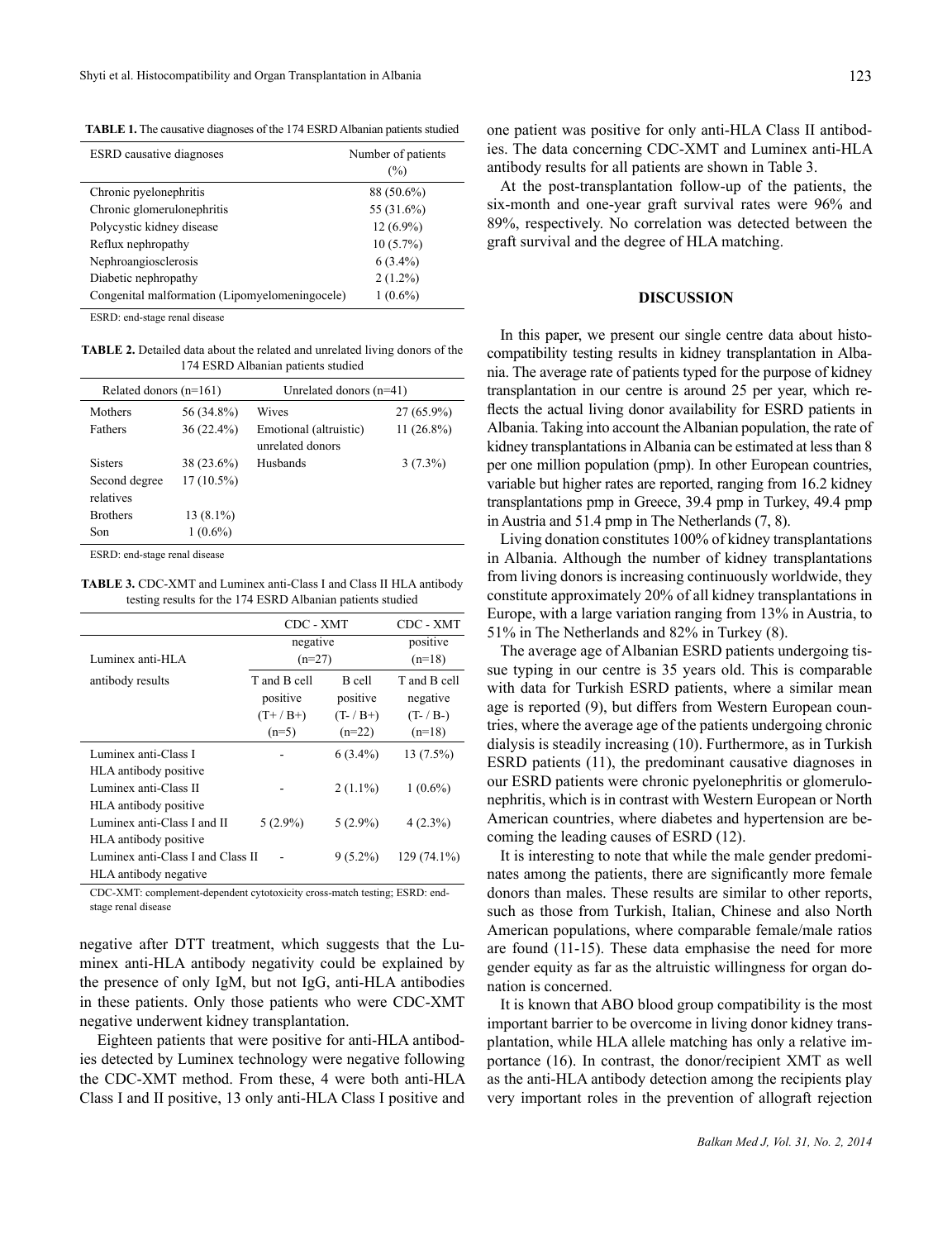(5, 17, 18). In this concern, the overall rate of donor/recipient CDC-XMT and/or anti-HLA antibody positivity found in our patients of around 26% is significantly lower than that reported in the USA, where such positivity has been found to be as high as  $40\%$  (19). This lower sensitisation rate may reflect the younger age of Albanian ESRD patients.

Through the CDC-XMT assay, we have found a significant number of T cell negative/B cell positive CDC results (59%), even after DTT treatment. The significance of this B cell positivity is to be considered cautiously and other methods for anti-donor-specific antibodies detection must also be performed in these patients (20, 21). Through anti-HLA antibody testing by the Luminex method, we have also detected a significant number of cases which were CDC-XMT negative and Luminex anti- HLA antibody positive. These results highlight the above-mentioned need to use other methods in parallel with CDC-XMT for the detection of anti-donor-specific antibodies. Such methods, like cell-based flow cytometry or bead-based Luminex anti-HLA antibody solid phase assays, have a higher sensitivity than the CDC-XMT assay (22, 23). On the other hand, these methods are also able to detect non-complement fixing antibodies that seem to have a different clinical significance when compared with the complement fixing antibodies which are generally detected using the CDC-XMT method (24).

As far as the six-month and one-year graft survival rates are concerned, in our study, we did not find any significant difference between the patients who were Luminex anti-HLA antibody positive and those who were anti-HLA antibody negative before transplantation. Regardless, further studies, with more patients and with a longer follow-up are needed to investigate any clinical correlations between the presence of non-complement fixing anti-HLA antibodies and the living donor graft outcome in more detail.

It is well known that related living kidney donation alone is unable to meet the need for kidney transplantation. Therefore, it is clear that the number of kidney transplantations in Albania must be increased significantly by expanding this with non-related paired exchange living donation, and also by implementing an efficient deceased donor kidney transplantation program.

**Ethics Committee Approval:** Ethics committee approval was received for this study from the ethics committee of the Faculty of Medicine of Tirana University.

**Informed Consent:** Written informed consent was obtained from patients who participated in this study.

#### **Peer-review:** Externally peer-reviewed.

**Author contributions:** Concept - E.SH., A.I., G.S.; Design - E.SH., A.I., G.S.; Supervision - E.SH., A.I., G. S.; Resourse - E.SH., A.I., G.S.; Materials - E.SH., A.I., G.S.; Data Collection&/or Processing - E.SH., A.I., G.S.; Analysis&/or Interpretation - E.SH., A.I., G. S.; Literature Search - E.SH., A.I., G.S.; Writing - E.SH., A.I., G.S.; Critical Reviews - E.SH., A.I., G.S.

**Conflict of Interest:** No conflict of interest was declared by the authors.

**Financial Disclosure:** The authors declared that this study has received no financial support.

#### **REFERENCES**

- 1. Claas FHJ, Dankers MK, Oudshoorn M, van Rood JJ, Mulder A, Roelen DL, et al. Differential immunogenicity of HLA mismatches in clinical transplantation. *Transpl Immunol* 2005;14:187-91. **[\[CrossRef\]](http://dx.doi.org/10.1016/j.trim.2005.03.007)**
- 2. Cecka JM. HLA matching for organ transplantation…Why not? *Int J Immunogenet* 2010;37:323-7. **[\[CrossRef\]](http://dx.doi.org/10.1111/j.1744-313X.2010.00957.x)**
- 3. Patel R, Terasaki PI. Significance of the positive crossmatch in kidney transplantation. *N Engl J Med* 1969;280:735-9. **[\[CrossRef\]](http://dx.doi.org/10.1056/NEJM196904032801401)**
- 4. Billen EV, Christiaans MH, van den Berg-Loonen EM. Clinical relevance of Luminex donor-specific crossmatches: data from 165 renal transplants. *Tissue Antigens* 2009;74:205-12. **[\[CrossRef\]](http://dx.doi.org/10.1111/j.1399-0039.2009.01283.x)**
- 5. Batal I, Zeevi A, Lunz JG III, Aggarwal N, Shapiro R, Randhawa P, et al. Antihuman leukocyte antigen-specific antibody strength determined by complement-dependent or solid-phase assays can predict positive donor-specific crossmatches. *Arch Pathol Lab Med* 2010;34:1534-40.
- 6. Khodadadi L, Adib M, Pourazar A. Immunoglobulin Class (IgG, IgM) Determination by Dithiothreitol in Sensitized Kidney Transplant Candidates. *Transplant Proc* 2006;38:2813-5. **[\[CrossRef\]](http://dx.doi.org/10.1016/j.transproceed.2006.08.168)**
- 7. Heemann U, Renders L. State of Living Kidney Donation in Europe. *Nephrol Dial Transplant* 2012;27:2166-70. **[\[CrossRef\]](http://dx.doi.org/10.1093/ndt/gfs144)**
- 8. European Commission. Organ donation and transplantation, facts and figures journalist workshop 9 Oct 2012. Available from: URL: http://ec.europa.eu/ health/blood tissue organs/docs/ev 20121009 facts figures.pdf.
- 9. Franke GH, Yücetin L, Yaman H, Reimer J, Demirbas A. Disease-specific quality of life in Turkish patients after successful kidney transplantation. *Transplant Proc* 2006;38:457-9. **[\[CrossRef\]](http://dx.doi.org/10.1016/j.transproceed.2005.12.110)**
- 10. Knoll GA. Is Kidney Transplantation for Everyone? The Example of the Older Dialysis Patient. *Clin J Am Soc Nephrol* 2009;4:2040-4. **[\[CrossRef\]](http://dx.doi.org/10.2215/CJN.04210609)**
- 11. Gures N, Gurluler E, Berber I, Karayagiz AH, Kemik O, Sumer A, et al. Comparison of the right and left laparoscopic live donor nephrectomies: a clinical case load. *Eur Rev Med Pharmacol Sci* 2013;17:1389-94.
- 12. Centers for Disease Control and Prevention (CDC). Prevalence of chronic kidney disease and associated risk factors-United States, 1999- 2004. *MMWR Morb Mortal Wkly Rep* 2007;56:161-5.
- 13. Santori G, Barocci S, Fontana I, Bertocchi M, Tagliamacco A, Biticchi R, et al. Kidney transplantation from living donors genetically related or unrelated to the recipients: a single-center analysis. *Transplant Proc* 2012;44:1892-6. **[\[CrossRef\]](http://dx.doi.org/10.1016/j.transproceed.2012.05.061)**
- 14. Liu G, Li X, Liu T, Zhao X, Zhang S, Wang J, et al. Gender disparity of living donor renal transplantation in East China. *Clin Transplant* 2013;27:98-103. **[\[CrossRef\]](http://dx.doi.org/10.1111/ctr.12003)**
- 15. Zimmerman D, Donnelly S, Miller J, Steward D, Albert SE. Gender Disparity in living renal transplant donation. *Am J Kidney Dis* 2000;36:534-40. **[\[CrossRef\]](http://dx.doi.org/10.1053/ajkd.2000.9794)**
- 16. Lee HS, Kim MS, Kim YS, Joo DJ, Ju MK, Kim SJ, et al. Analysis of transplant outcomes after five or six human leukocyte antigenmismatched living donor kidney transplantation. *Transplant Proc* 2012;44:273-5. **[\[CrossRef\]](http://dx.doi.org/10.1016/j.transproceed.2011.11.058)**
- 17. Colombo MB, Haworth SE, Poli F, Nocco A, Puglisi G, Innocente A, et al. Luminex technology for anti-HLA antibody screening: evaluation of performance and of impact on laboratory routine. *Cytometry B Clin Cytom* 2007;72:465-71. **[\[CrossRef\]](http://dx.doi.org/10.1002/cyto.b.20353)**
- 18. Lee PC, Ozawa M, Hung CJ, Lin YJ, Chang SS, Chou TC. Reappraisal of HLA antibody analysis and crossmatching in kidney transplantation. *Transplant Proc* 2009;41:95-8. **[\[CrossRef\]](http://dx.doi.org/10.1016/j.transproceed.2008.10.074)**